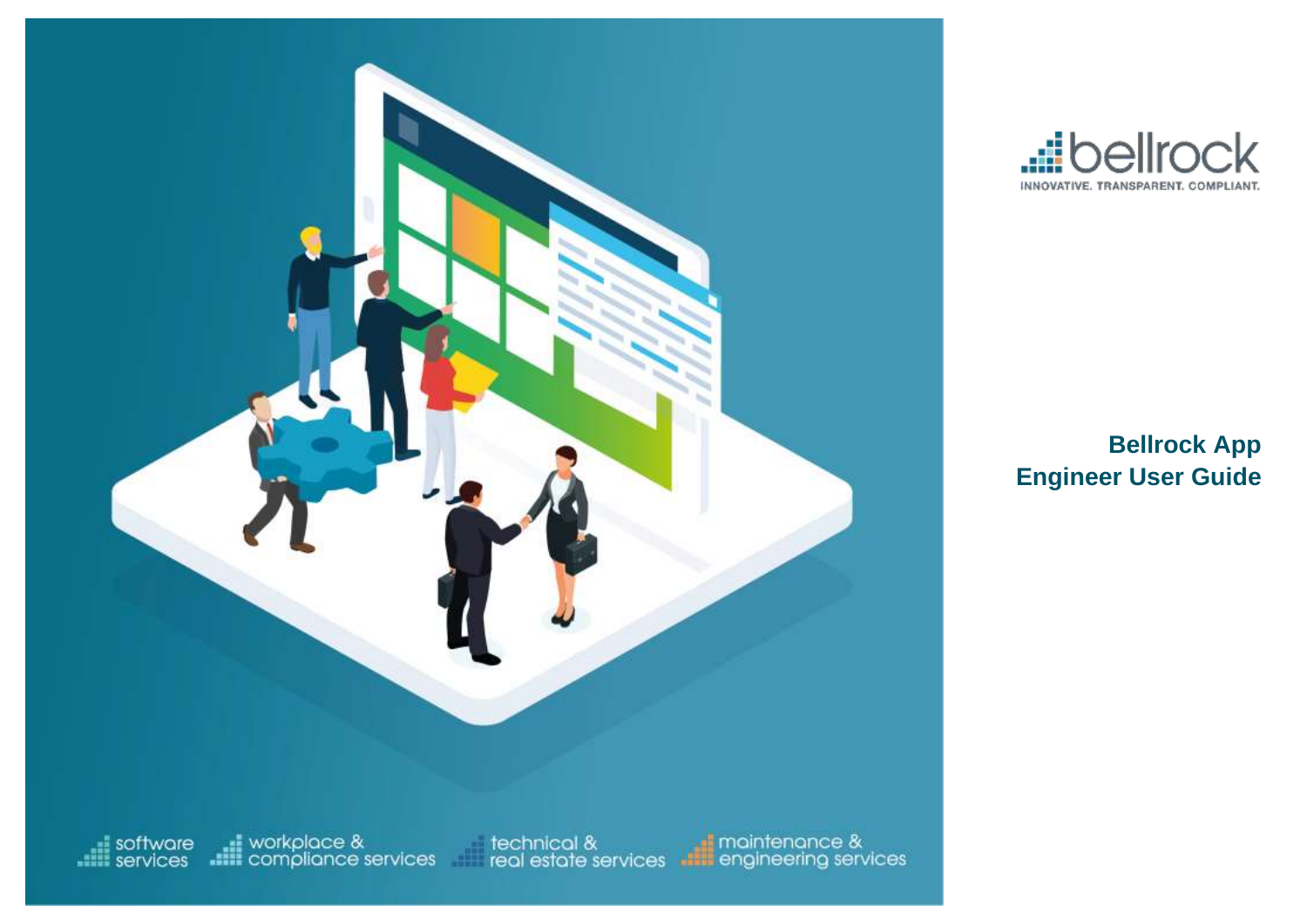# **...i**bellrock

# **Reactive jobs**

Reactive jobs begin with RRDC…

# **To access the app**

#### [https://concerto.bellrock.fm/app/order-app/index.aspx#](https://concerto.bellrock.fm/app/order-app/index.aspx)

Please note: you will not need to download the App from your device App store, to access the App please use the above URL.

### Step 1- Logging into the App

1. Go to URL [https://concerto.bellrock.fm/app/order-app/index.aspx#](https://concerto.bellrock.fm/app/order-app/index.aspx)

2. Enter your Concerto Username & Password, then click 'Login'.

| <b>ao</b> bellrock        | ø. |
|---------------------------|----|
| Login<br><sub>Login</sub> |    |
|                           |    |
| sophia tultor@belrock.fm  |    |
| Password                  |    |
| $\cdots$                  |    |
| $\pmb{\hat{m}}$ Lopin     |    |

### Step 2 - Sync

Once logged in, you will be directed to the below page, where you will see a list of jobs currently assigned to yourself (the engineer).



In order to refresh this page, click 'Sync'. (Your device will require internet access to Sync data).

### Step 3 - Start the job;

When you (the engineer) have arrived on site, you will need to 'Start job' . To do this:

- 1 Sync your device & find the required job.
- 2 Click into the job & the select 'Action'.



This will give you information on the jobs and also you have the call button which will allow you to call the site directly should you need to.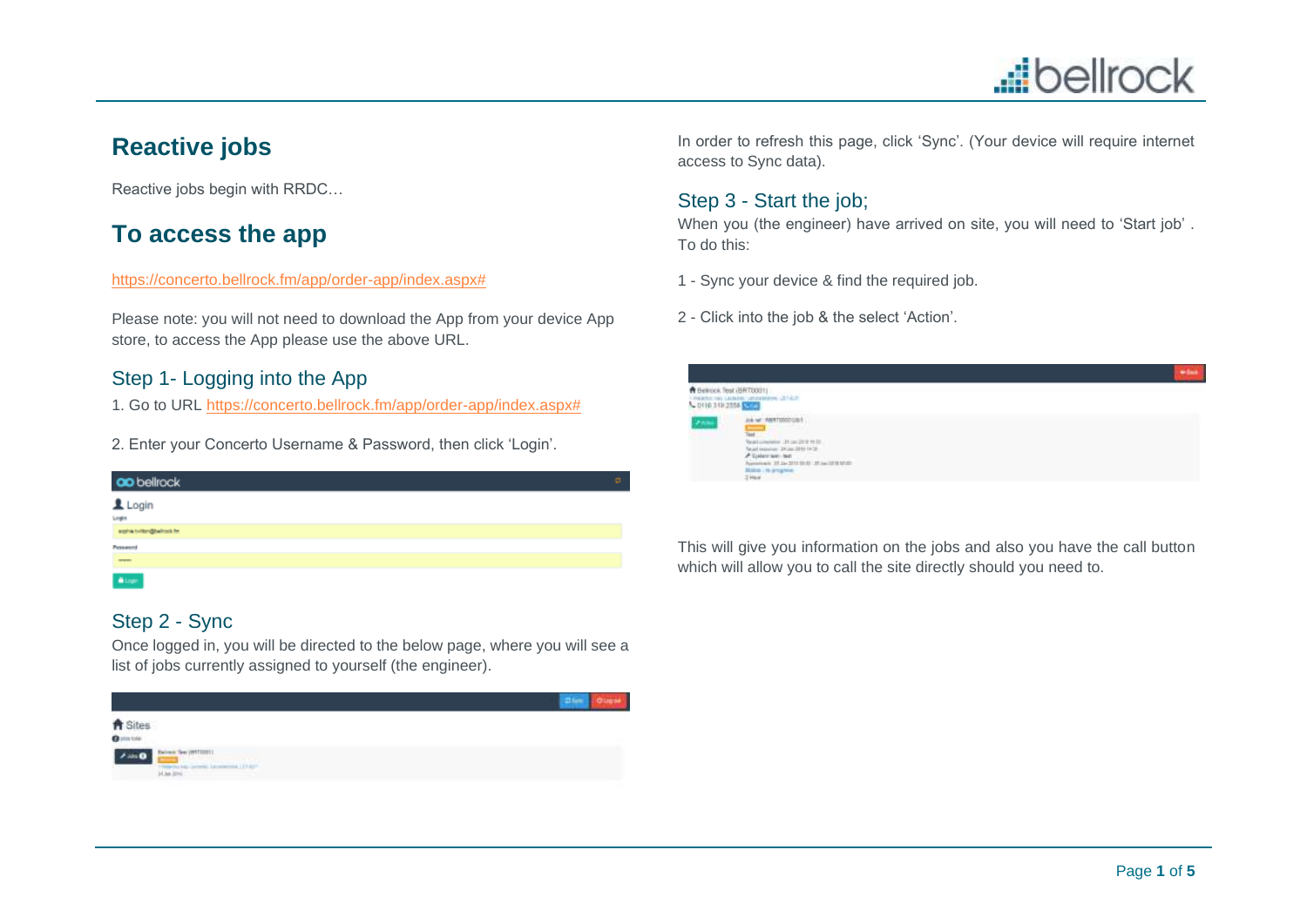

#### 3 – Select 'Start Job' from the dropdown.

#### 4 – Enter notes

| Action '              |   |
|-----------------------|---|
| Start Job             | × |
| Note <sup>+</sup>     |   |
| Atlended - begun vork |   |
|                       |   |

5 - complete the questions and sign in with the site – the site will need to sign to confirm you are on site & the works have started.

| there you alde to access & view the asbestos register for the site?                                                                                                            |        |
|--------------------------------------------------------------------------------------------------------------------------------------------------------------------------------|--------|
| Ves                                                                                                                                                                            | $\sim$ |
| the complete complete complete the state of the state<br>Cart you confirm your work stees it have the potential to disturb ACR at this site?                                   |        |
| Yes                                                                                                                                                                            | ٠      |
| Please ourfirm you have completed a stylumic risk assessment for the task to be undertaken."                                                                                   |        |
| Yés                                                                                                                                                                            | ×      |
| Do not continue with this took if you have answered no to any of the above, refer to your administration team or contact the Bethook helpdeck<br>Customer signature 1<br>36.48 |        |
| Print customer issue 1                                                                                                                                                         |        |
| J bases                                                                                                                                                                        |        |
| <b>Images</b><br>(Branne for an emape below, then, repeat for work additional emape).                                                                                          |        |
| Choose File: The RM choses                                                                                                                                                     |        |
| Mitsun   M.C. taxe and pre-                                                                                                                                                    |        |

### Good to know

**Save** – you can use this button whilst your device has no internet connection, you will however need to sync once you have connected to the internet for Concerto to update with the data.

**Save and sync** – this will save your progress & update Concerto whilst you are onsite (this can only be done if your device has an internet connection).

6 - Click 'Save' or 'Save and sync'. The Status of the Job will then update to 'Attended'.

### **Additional Visit Required**

At the end of your site visit, you will need to sign out of the job – either by selecting: Additional visit required or Work Complete.

If a further visit is required to complete the works, select 'Additional visit required'. To do this:

1. Click Action against the job & then choose this option from the dropdown.

| ask sell <b>HINITOGERIZI</b> N'T                                                                                                                                                                                                  |  |  |
|-----------------------------------------------------------------------------------------------------------------------------------------------------------------------------------------------------------------------------------|--|--|
| $\overline{a}$<br>Tarat.<br>Terpet consistent (21 year 2019 Fell 01<br>Wait regular 13 An Internet<br>Naprement, 23 Jul 2010 St. 21, Inchester,<br><b>Burns Alterace</b><br>$2$ Heart<br>A Teld Unit Little<br>1. Test User Lisb. |  |  |
| ina.                                                                                                                                                                                                                              |  |  |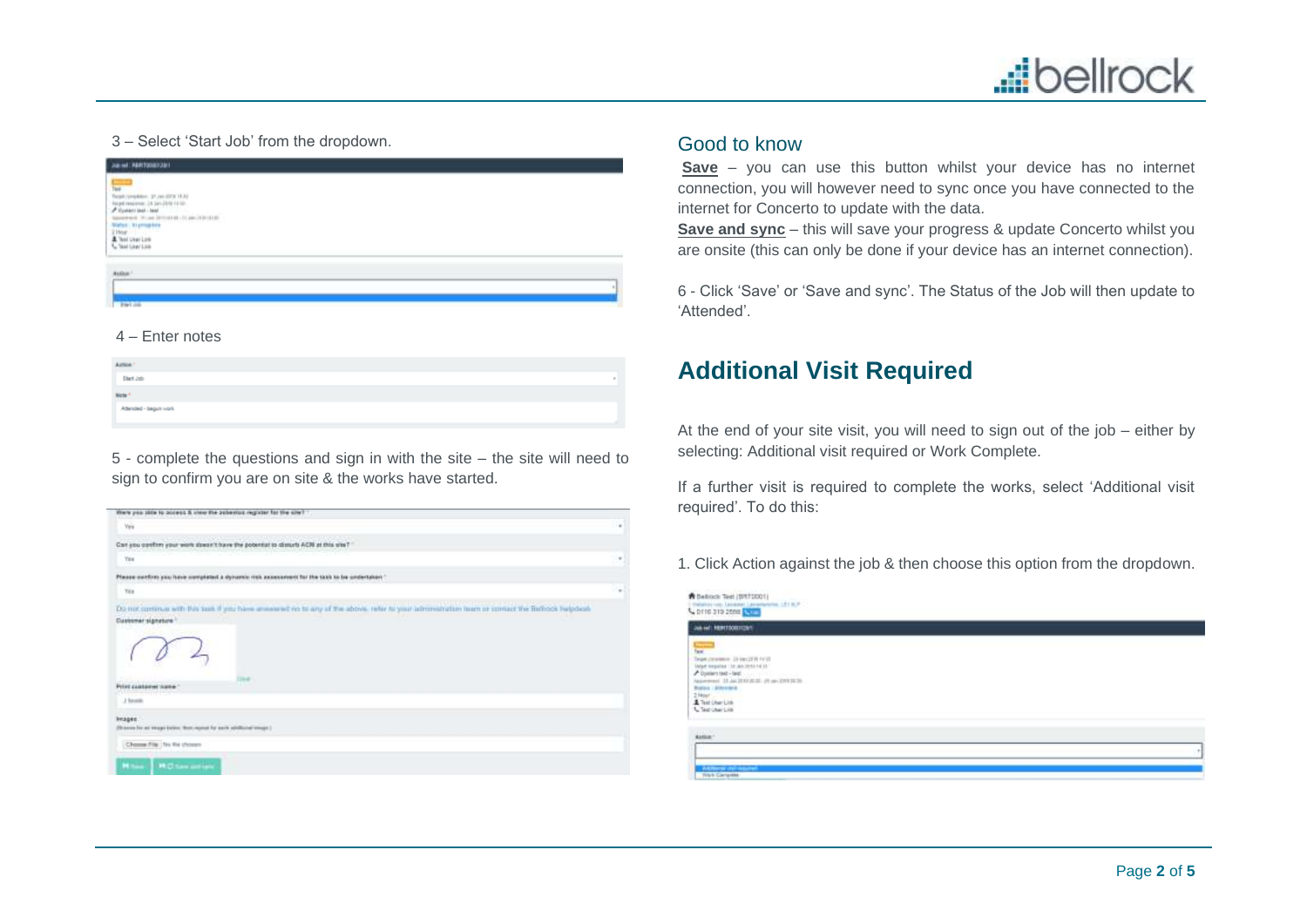

2 - Add any notes you may have & sign out with the customer on site.

3 - Click 'Save' or 'Save and Sync', depending on whether your device has an internet connection. If your device doesn't, save and then sync when you have an internet connection.

### **Start Return Visit**

For the return visit, complete the same actions above – syncing, start the job and then once all of the necessary visits have been carried out & the works are finished, you will need to mark the order as complete.

#### To do this:

1 - Select 'Action' against the job.



2 - Select 'Work complete' from the dropdown.

| $2$ within $a$<br>2 Hour<br><u>*</u> Test User Link<br>** Test User Link |  |  |
|--------------------------------------------------------------------------|--|--|
|                                                                          |  |  |
| Work Complete<br>-----                                                   |  |  |

3 - Enter any notes you may have. There is then a section for the client on site to complete, before signing to confirm the works are complete.

The section in the blue box below is what needs to be completed by site.

| L.                                                                        |
|---------------------------------------------------------------------------|
| <b>Rust cause</b>                                                         |
| County Mercury and the State                                              |
| <b>The Control Control Control</b>                                        |
| $\mathbb{R}$                                                              |
| Werk Satifaction."                                                        |
| $-76$<br><b>Londa</b>                                                     |
| <b>COMPANY</b><br>Did the combaster call in advance to book appointment." |
| 798.                                                                      |
| Did the system to athen to approximate time."                             |
| Total                                                                     |
| they the quality of work completed to the                                 |
| $\rightarrow$                                                             |
| Pastiac."                                                                 |
| Manager                                                                   |
| Customer eigenfule 1                                                      |
| Dani                                                                      |
| Prest customer name 1                                                     |
| <b>Zapha Tellon</b>                                                       |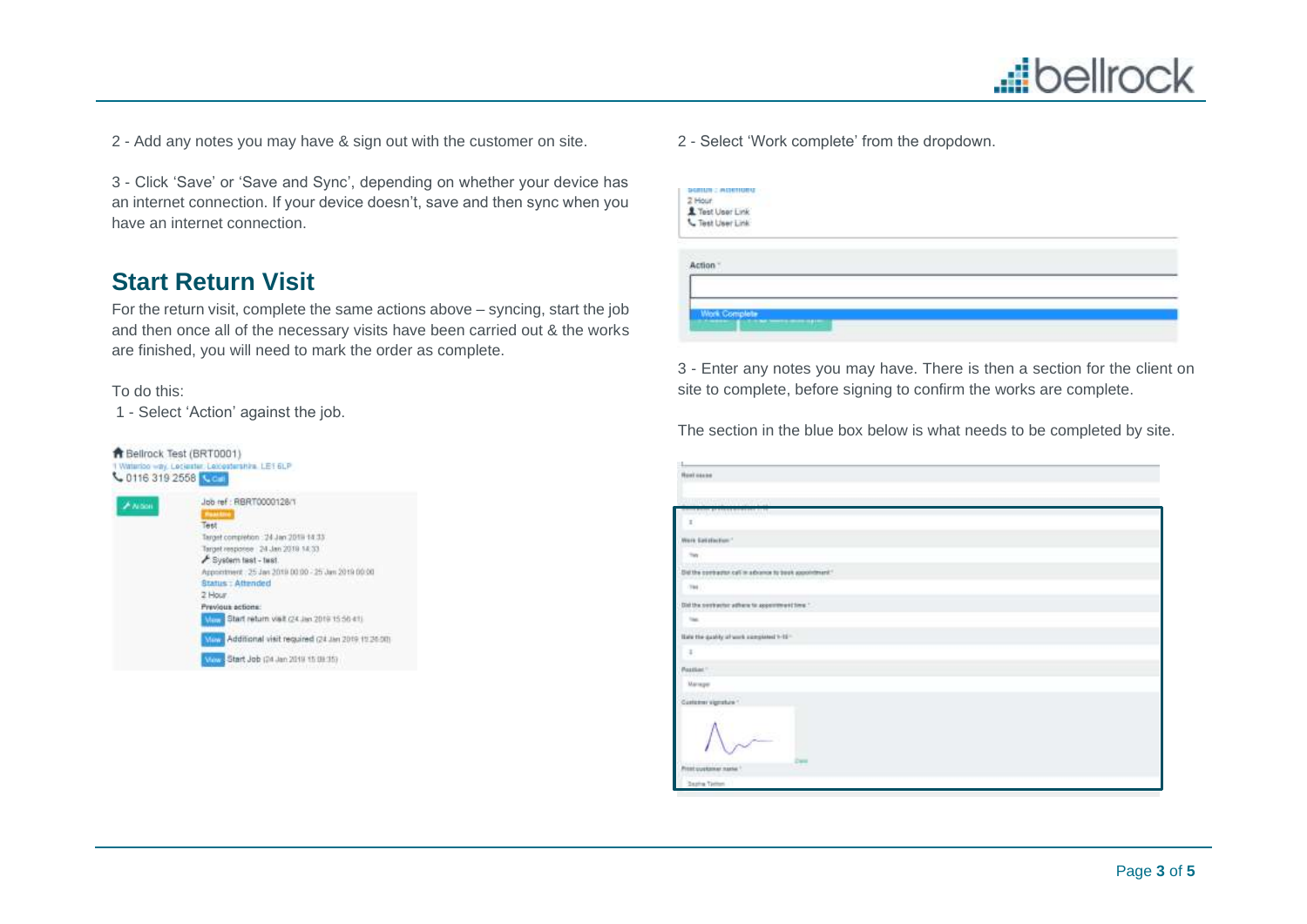

If you have any photos of the works carried out, you can attach these by clicking 'Choose file'.

5 - Click 'Save' or 'Save and Sync', depending on whether your device has internet connection. If you do not have connection, save and sync when you do.

### **Quote Required**

If a quote request is required. You will need to mark the order as 'Work Complete – Quote Required'. When completing the job down, you will have this as a drop down –

|                 | A hope of the propheses work of each yout fail lath with this incompaned sharepoint or jobs. Bottom insurally furthel edgabet manager please from the for work about those charty islands that hold on the line |  |  |
|-----------------|-----------------------------------------------------------------------------------------------------------------------------------------------------------------------------------------------------------------|--|--|
|                 | constitute the regulard remedial works jeed that this remedial or this must not be advanged in ranged by who manager to strepe them is no diagnositive.                                                         |  |  |
| L'Escoli Harres |                                                                                                                                                                                                                 |  |  |

| <b>TERRITA</b><br>Arlen:                                                         |  |
|----------------------------------------------------------------------------------|--|
| Werk Complaint - Quele Required                                                  |  |
| Add Photo:<br>Additional Visit required:<br>Wark Coiniplets<br><b>STATISTICS</b> |  |

If you have any photos of the works carried out, you can attach these by clicking 'Choose file'.

5 - Click 'Save' or 'Save and Sync', depending on whether your device has internet connection. If you do not have connection, save and sync when you do.

# **Planned jobs**

Any job relating to planned works will begin with a PRDC.

Planned orders will need to be started in the same way as a reactive job – see above for steps 1 -3 – Log on, sync, start job.

Completing a planned order down - you will need to mark the order as Complete – Awaiting Certificate.

To do this:

1 - Select 'Action' against the job.

2 - Select 'Visit complete – requires certificate' from the dropdown.

3 - Enter any notes you may have and ask the client to sign to confirm works are complete.

| JABAR, FRECENSIAN                                                                                                                                                                                                                                                                                                                                                                                                        |  |
|--------------------------------------------------------------------------------------------------------------------------------------------------------------------------------------------------------------------------------------------------------------------------------------------------------------------------------------------------------------------------------------------------------------------------|--|
| Ped Davis (BRT) - June 2020                                                                                                                                                                                                                                                                                                                                                                                              |  |
| CEST SERE In 6.9 C. nottedgrina t legis<br>A Sealers Test - Dream / Test - Dream<br><b>Committee Editor Secretary Office Editor</b><br><b>Status : In programs</b><br><b>Indian Hitch</b>                                                                                                                                                                                                                                |  |
| A A since of the analysis with street trust be to be with the interior of an appear or sile. Below toward in the require markings please enture the work down todally states, filling a series<br>coverage for required remedial worth and Portfloot for introducing to rest incident at langed of langed of langed by site manager to steam Harm is conspicitually<br><b>第1417001</b><br>Fost Etawali<br><b>DAVIONE</b> |  |
| <b>Stat concerts</b> . Horwritels Heguesd<br>And consider company cards and                                                                                                                                                                                                                                                                                                                                              |  |